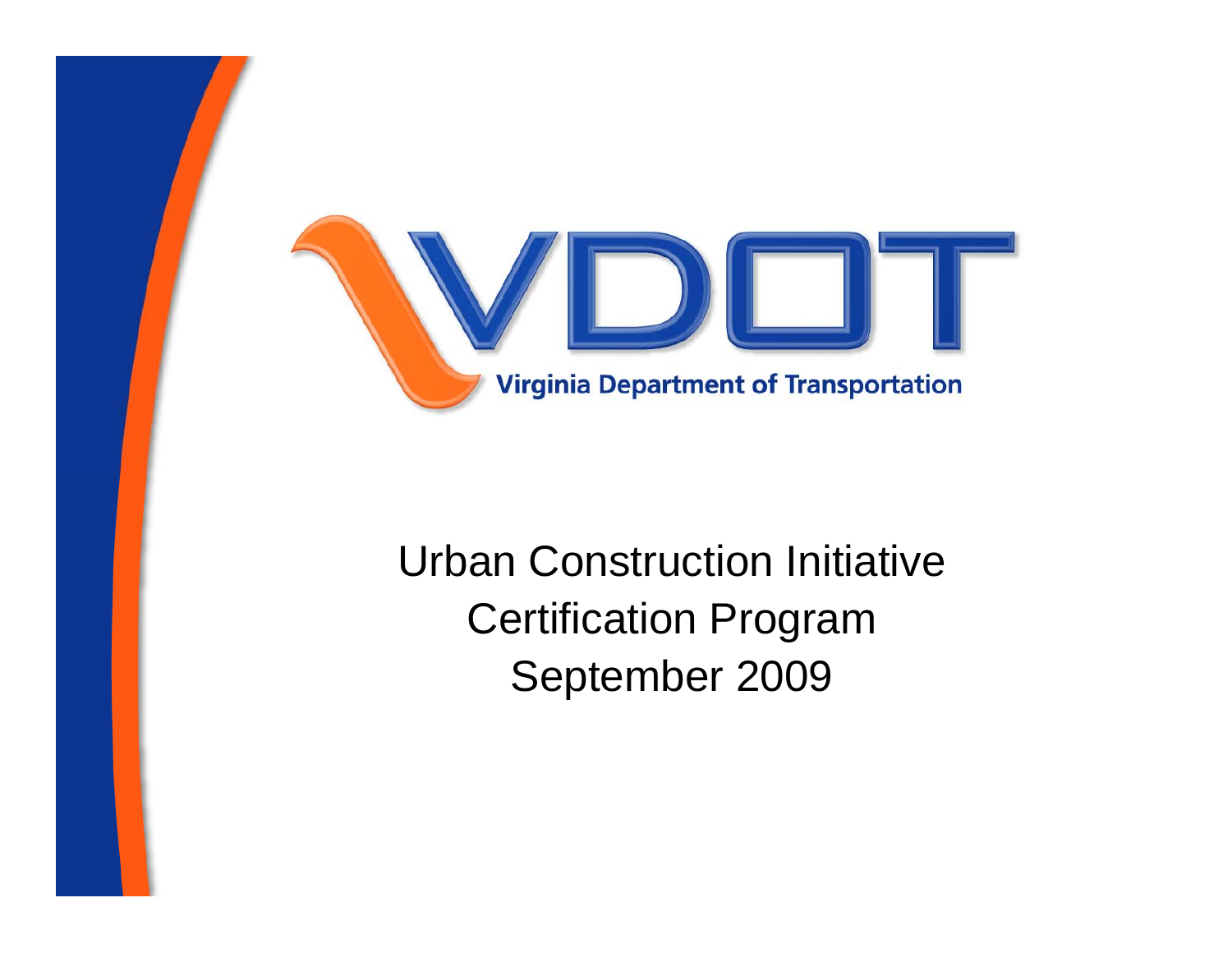What Is Certification?

An opportunity for qualified UCI participating localities to deliver their program and projects with federal and state funding with streamlined oversight from VDOT.

Certification does not apply to projects on the NHS, projects requiring federal oversight or projects identified by the Commissioner as requiring full state oversight.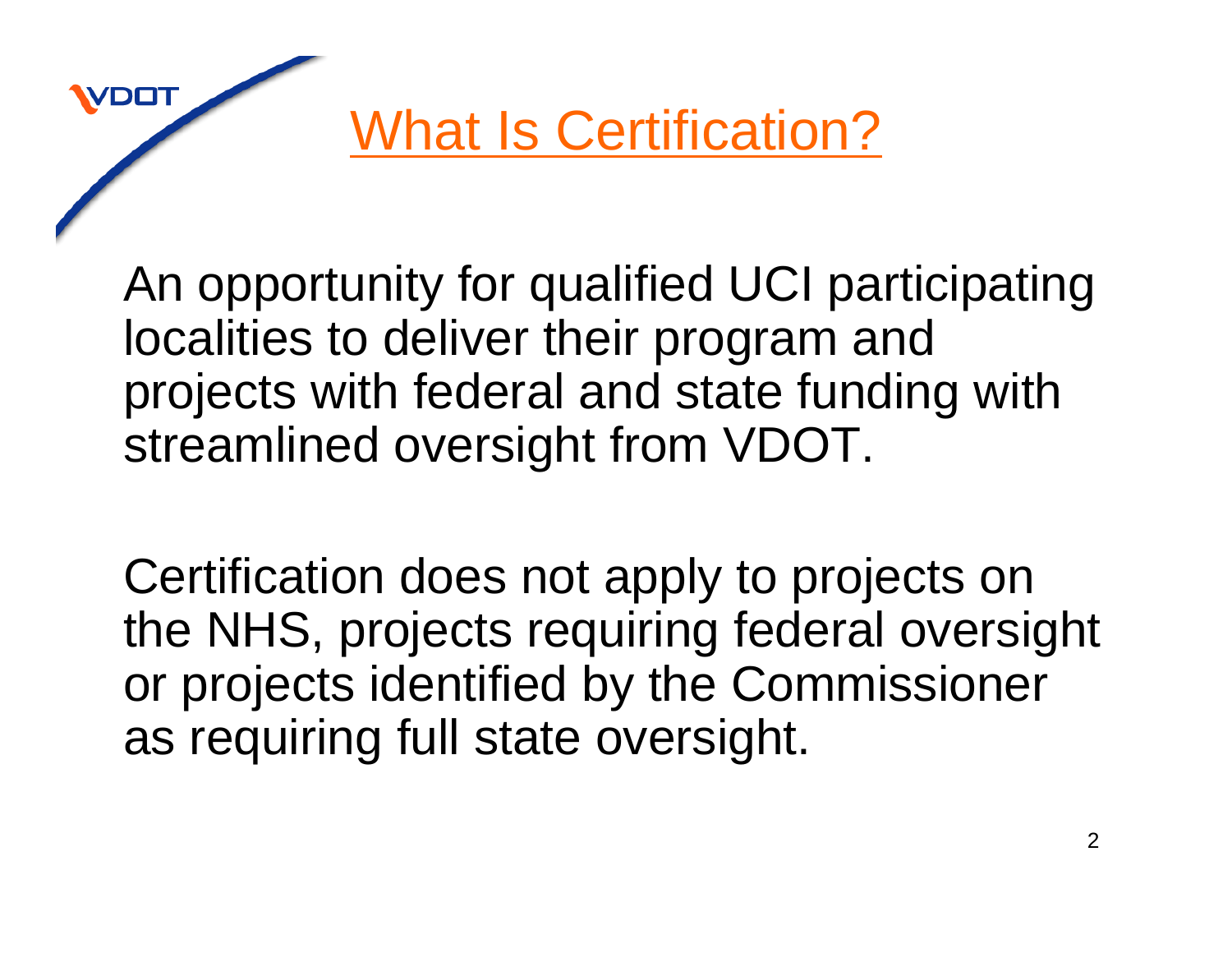Levels of Achievement



**Project**

**VDOT** 

take on the **Program**

**Project & Program**  Process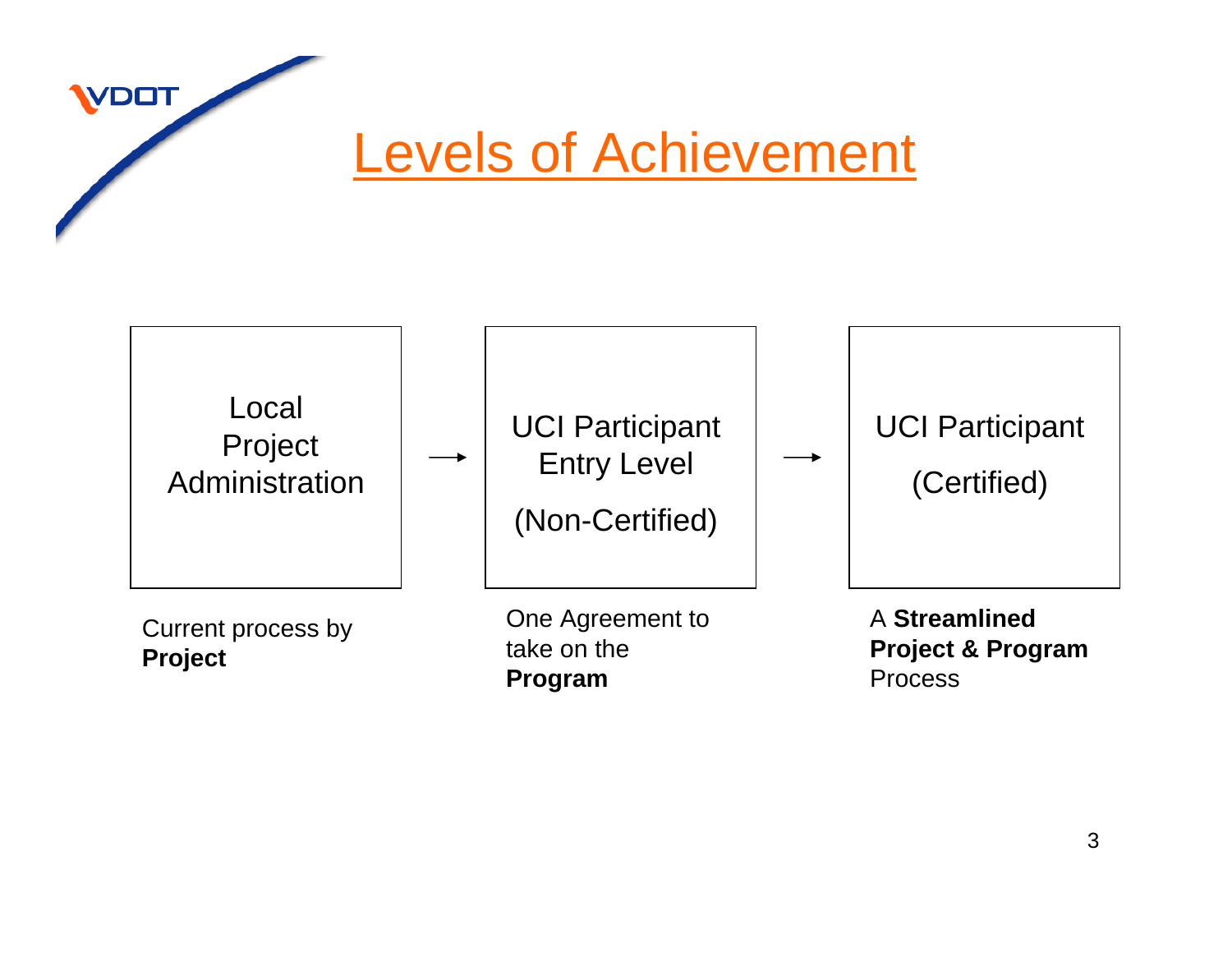# How did we get here?

• Long-term goal of program since inception in 2003

- Consensus at 2008 Annual Meeting to move forward with program streamlining through certification
	- and the state of the Workgroup of 11 local government and 6 VDOT staff
	- – 17 workgroup sessions and several sub-group sessions
	- Researched and evaluated other states
	- and the state of the Reviewed the Federal Efficiencies Agreement
	- –Identified key components of program
	- and the state of the Secured consultant to draft program guide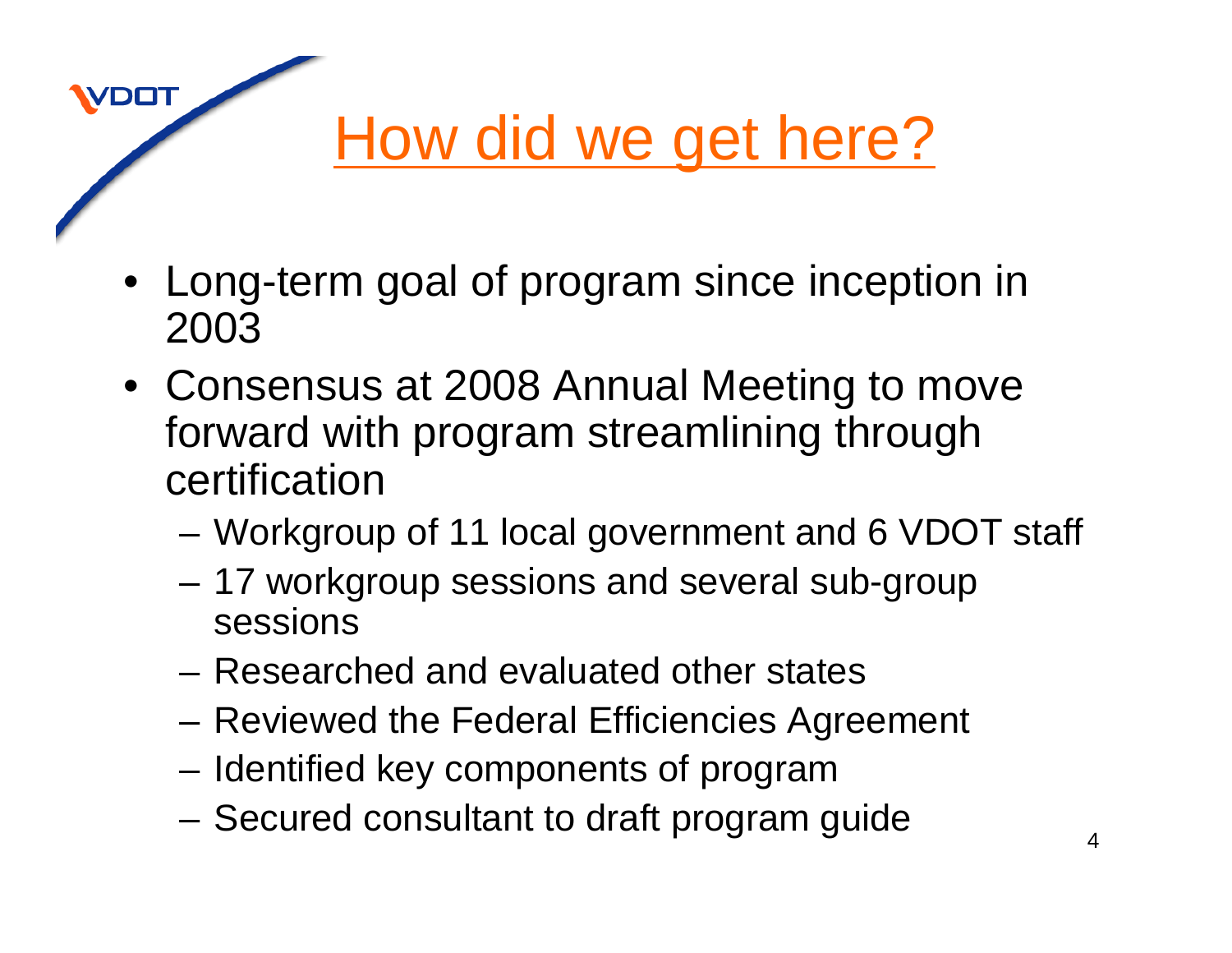Certification Process

- Three Key Components:
	- –Process of becoming certified
	- and the state of the state Oversight/Compliance
	- Recertification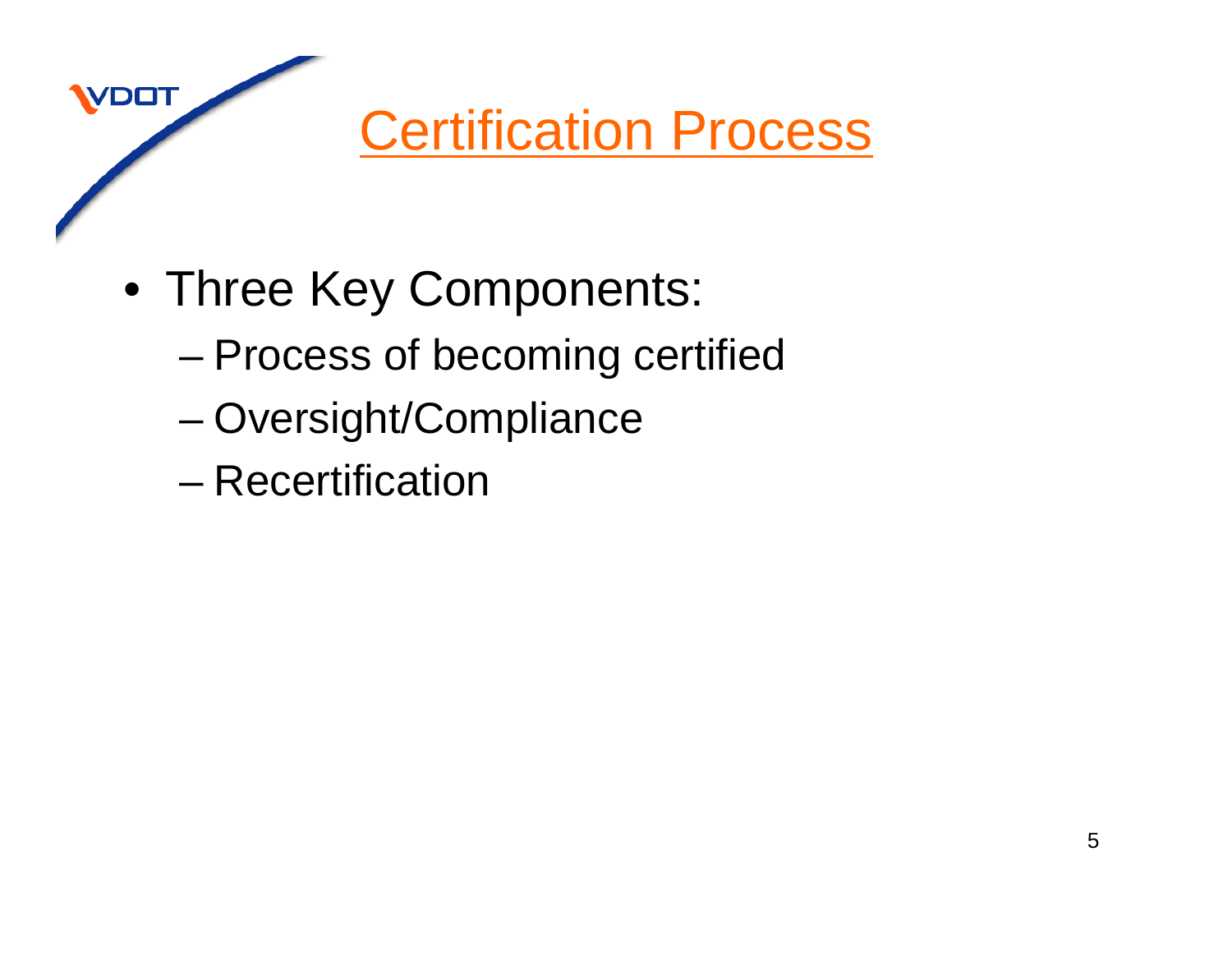### Eligibility Requirements

• Locality has demonstrated their ability to administer and deliver a federally funded project

- Locality has participated in the UCI program for a minimum of one (1) year and demonstrated programmatic responsibilities
- Locality has no unresolved compliance issues with VDOT or FHWA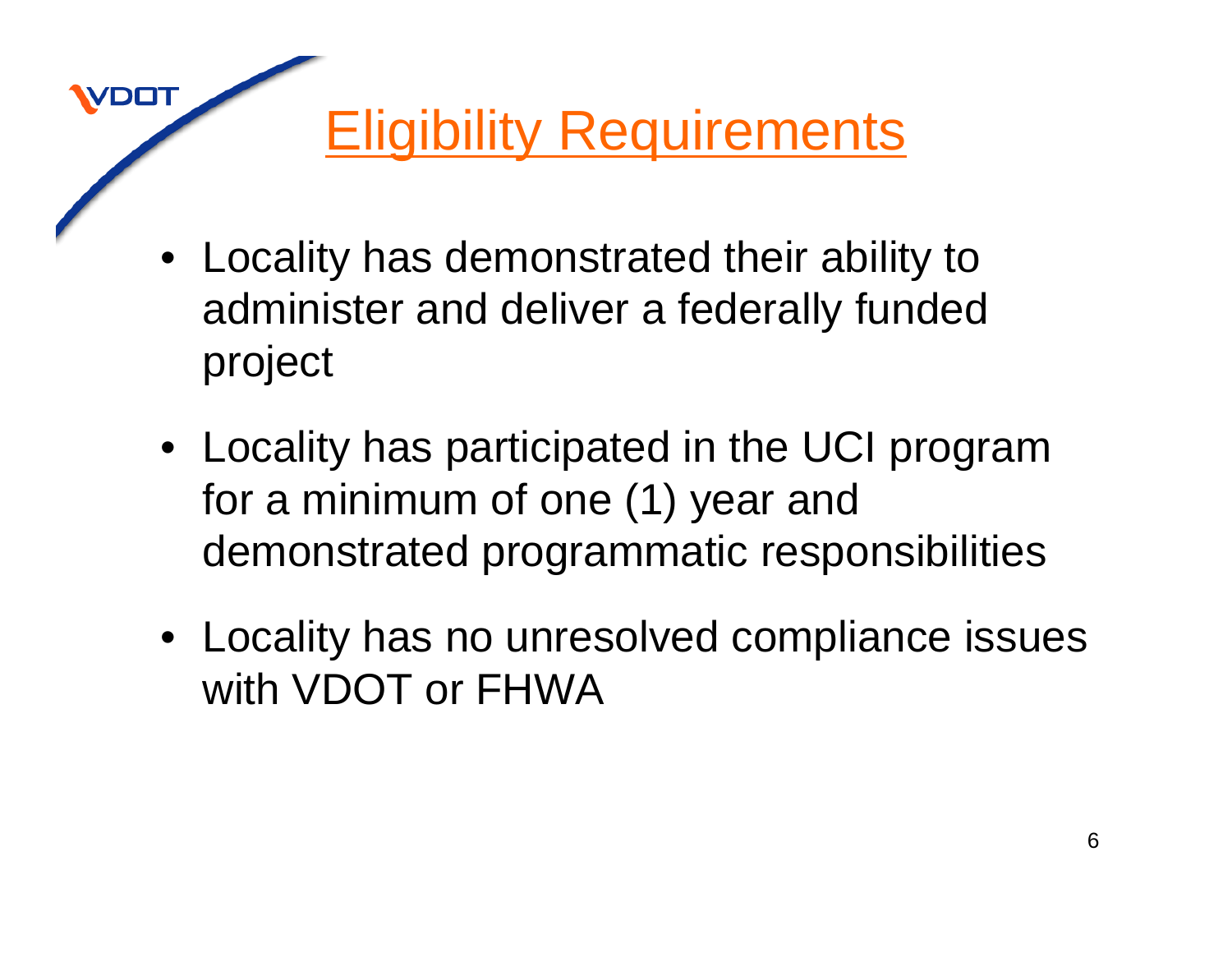### Letter of Intent/Review

- State reasons for pursuing certification
- Include brief list of projects supporting eligibility
- Review by VDOT within 30 days

DOT

• Eligible localities will be requested to make a formal detailed submission within 90 days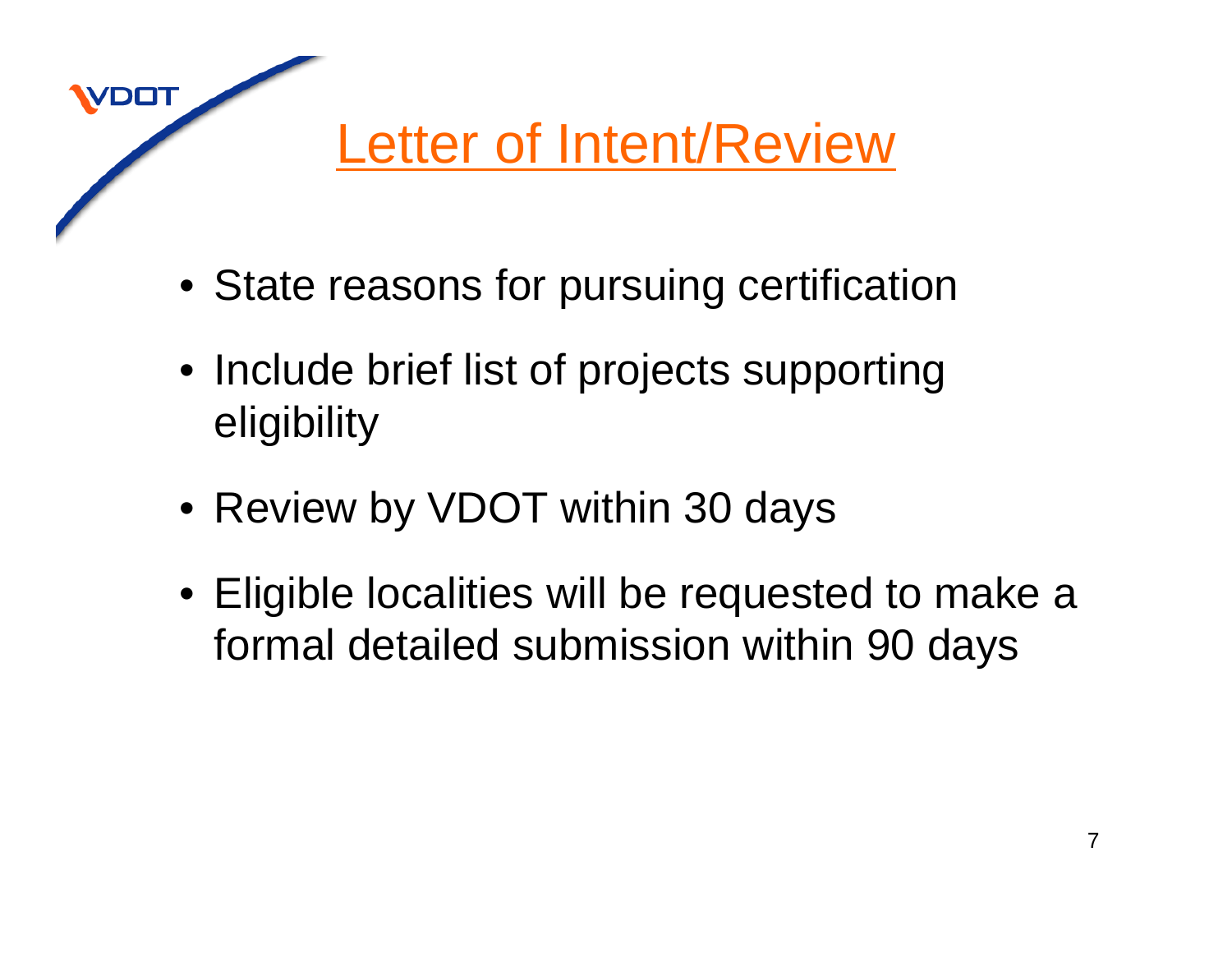### Detailed Application Submittal

- Program delivery systems
	- – Fiscal, Audit & Budget Systems\Civil Rights\ QA/QC processes\Public input process\ Consultant Procurement\ Cost & Schedule Controls
- Project delivery processes
	- – PE\NEPA\Right-of-Way\Sole Source Procurement\ Construction Authorization\Contract Award\ Final Inspection & Acceptance
- •Organization structure to support the processes
- •**Experience**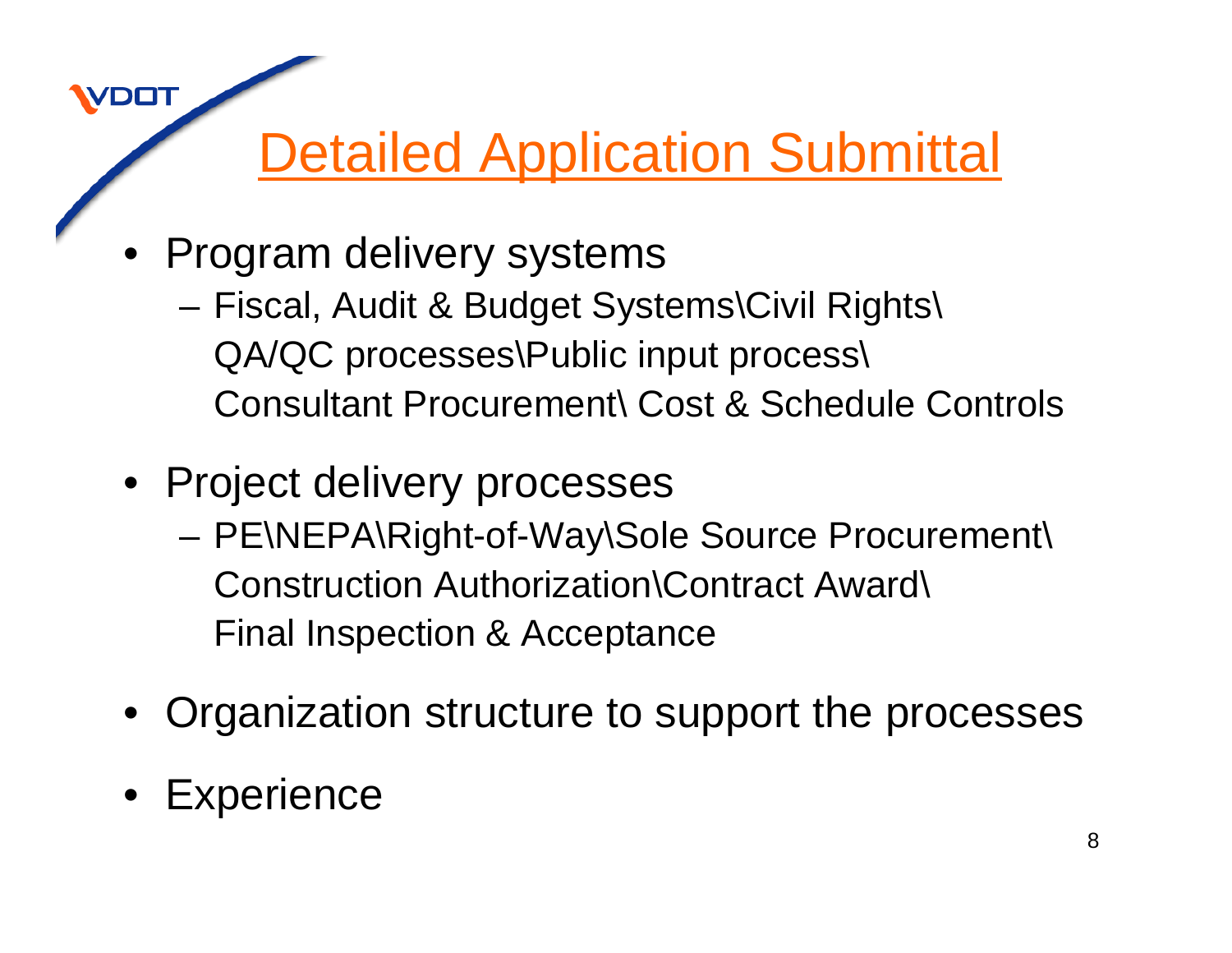### Certification Evaluation/Response

- VDOT Evaluation Panel
- Intermediate Review

- Determines that each component is either "Demonstrated" or "Non-Demonstrated"
- Response back to locality
	- Identifies components that were identified as "Non-Demonstrated", provides locality the opportunity to provide additional information in their presentation/interview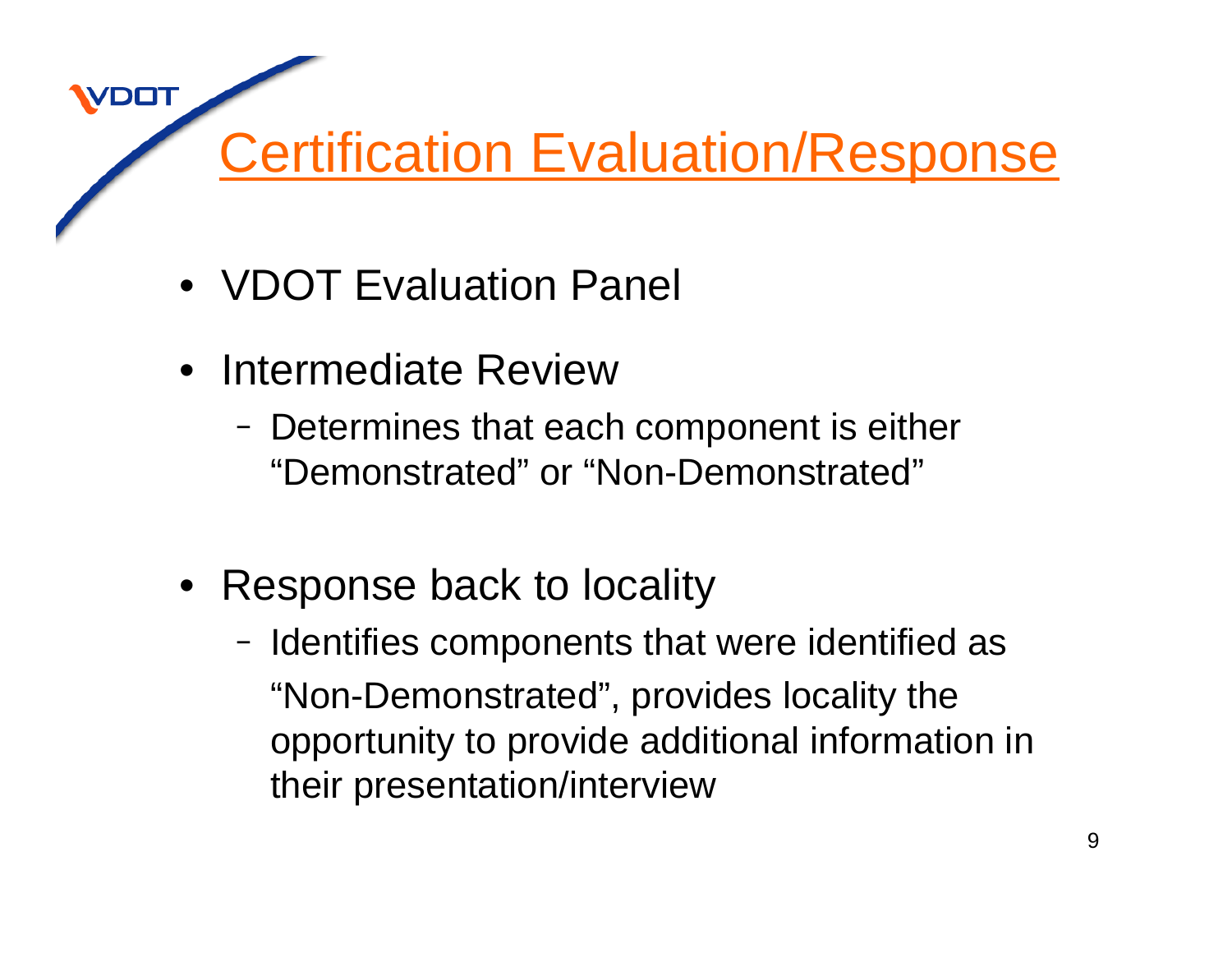### Presentation-Interview/Results

• Presentation – Interview

- opportunity to provide new information that addresses 'non-demonstrated' areas from the Intermediate Review and for the panel to ask any questions
- Panel Recommendation
	- a consensus determination on whether the 'nondemonstrated' areas have been addressed
	- LAD Director provides panel's recommendation to the VDOT Chief Engineer
- VDOT Chief Engineer makes final decision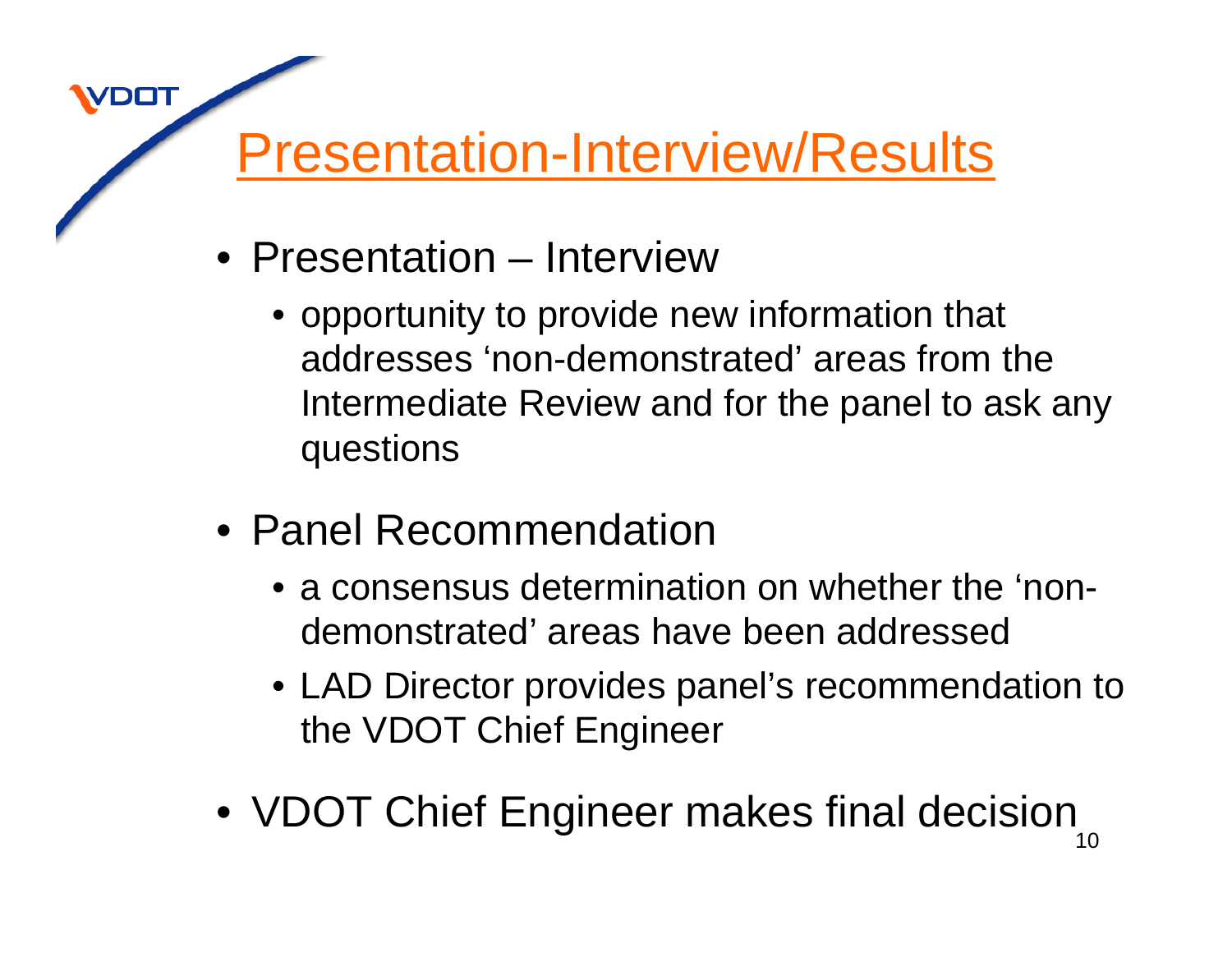# **VDOT Certification Timeline**



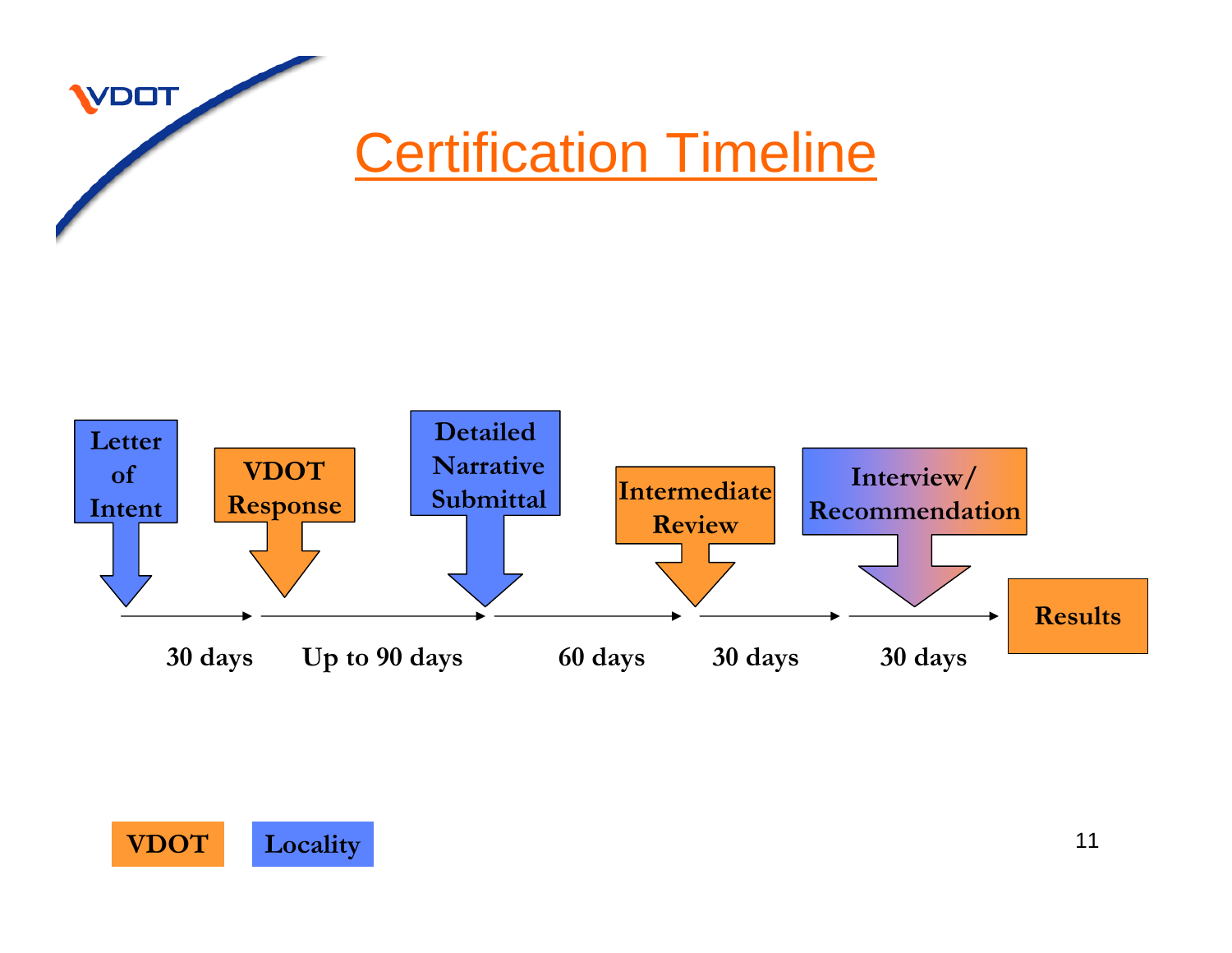## **Key Points for Eligibility & Evaluation**

- Certification may not be for everyone localities need to weigh the risks and the benefits
- Certification lies with locality, <u>NOT</u> individuals
- Certification does not mean you are "on your own"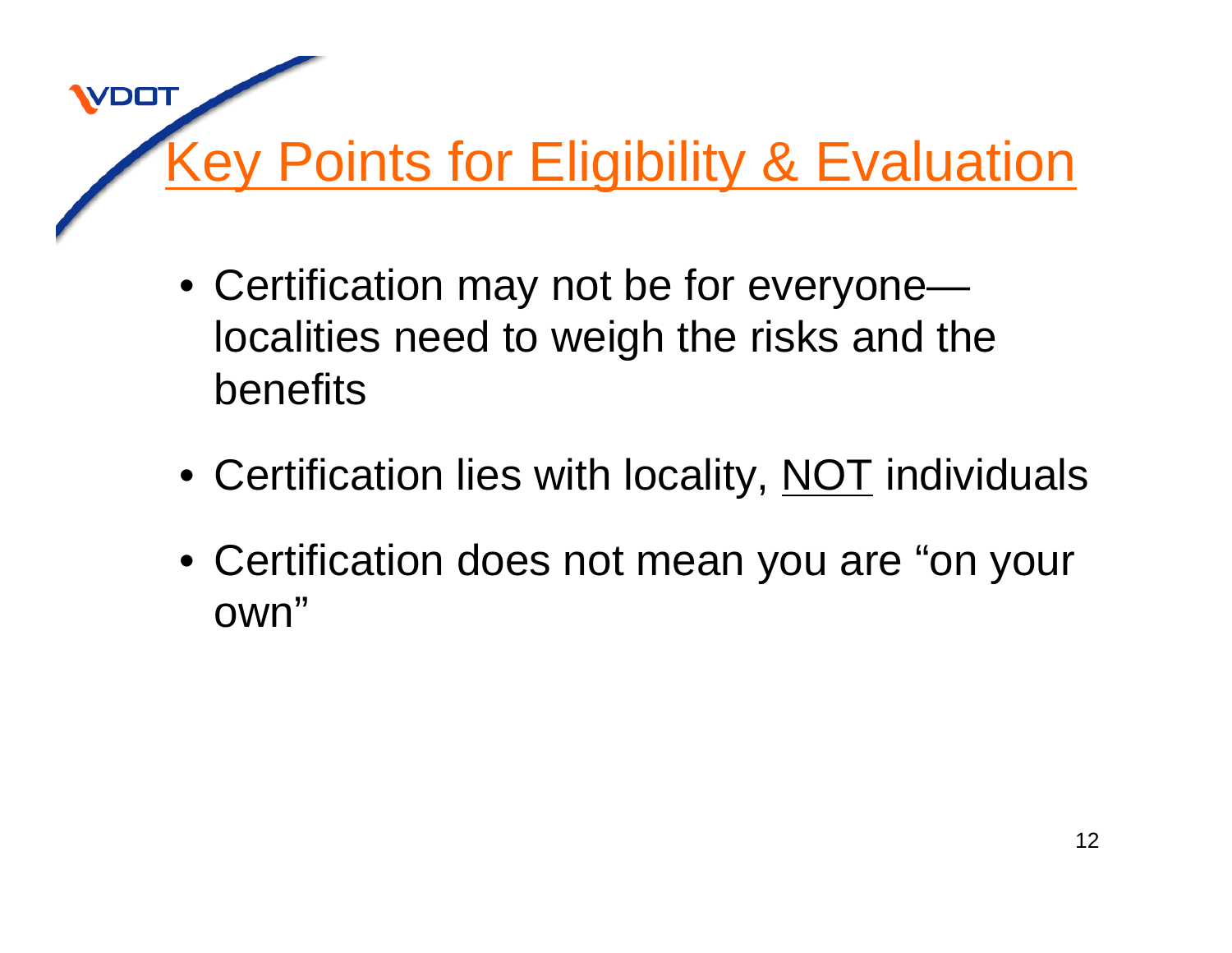

DOT

#### **An integral component of the Certification process**

It ensures that FHWA and VDOT requirements are continually met and that the locality is given the necessary feedback to improve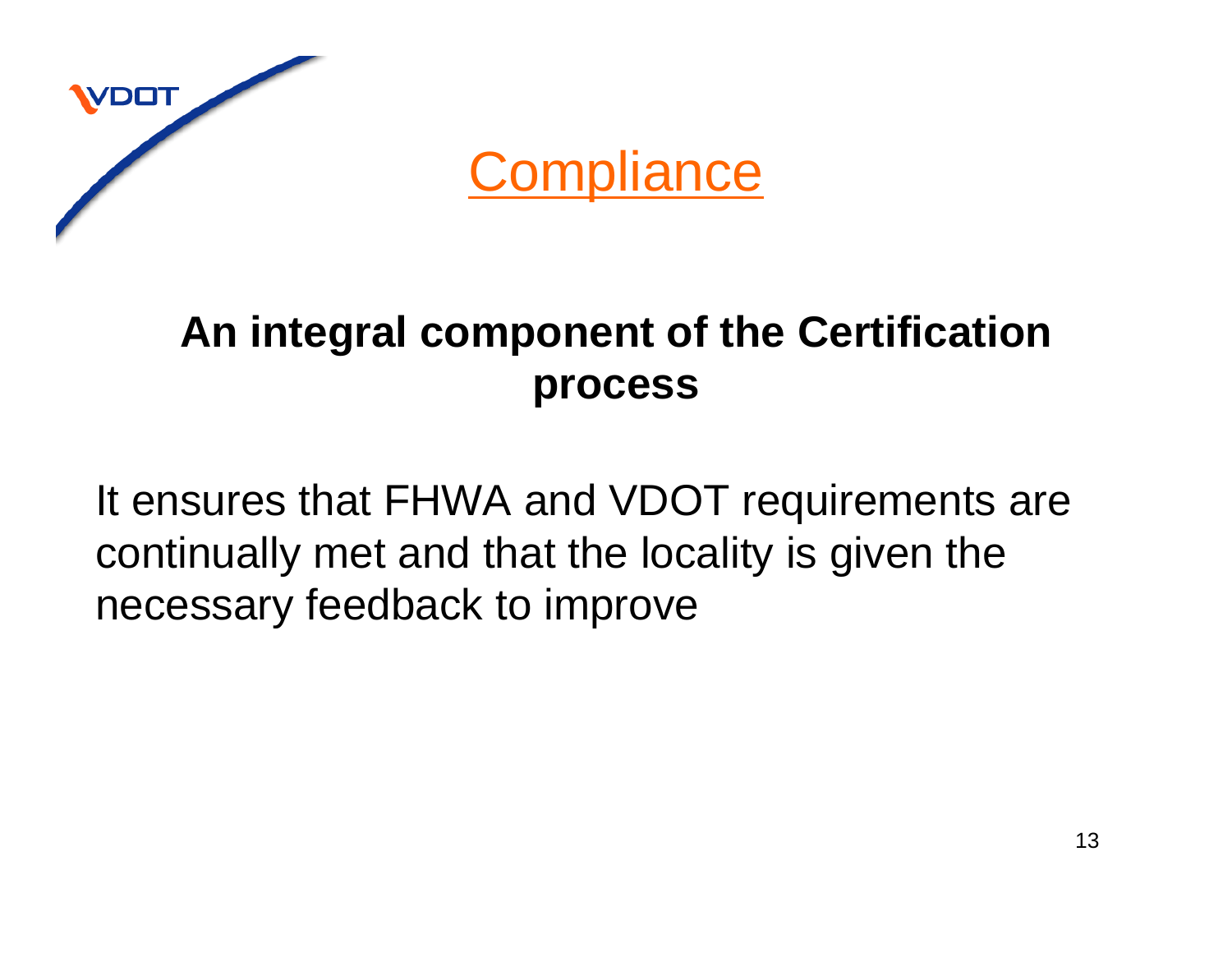### UCI Certified Compliance

**WDOT** 

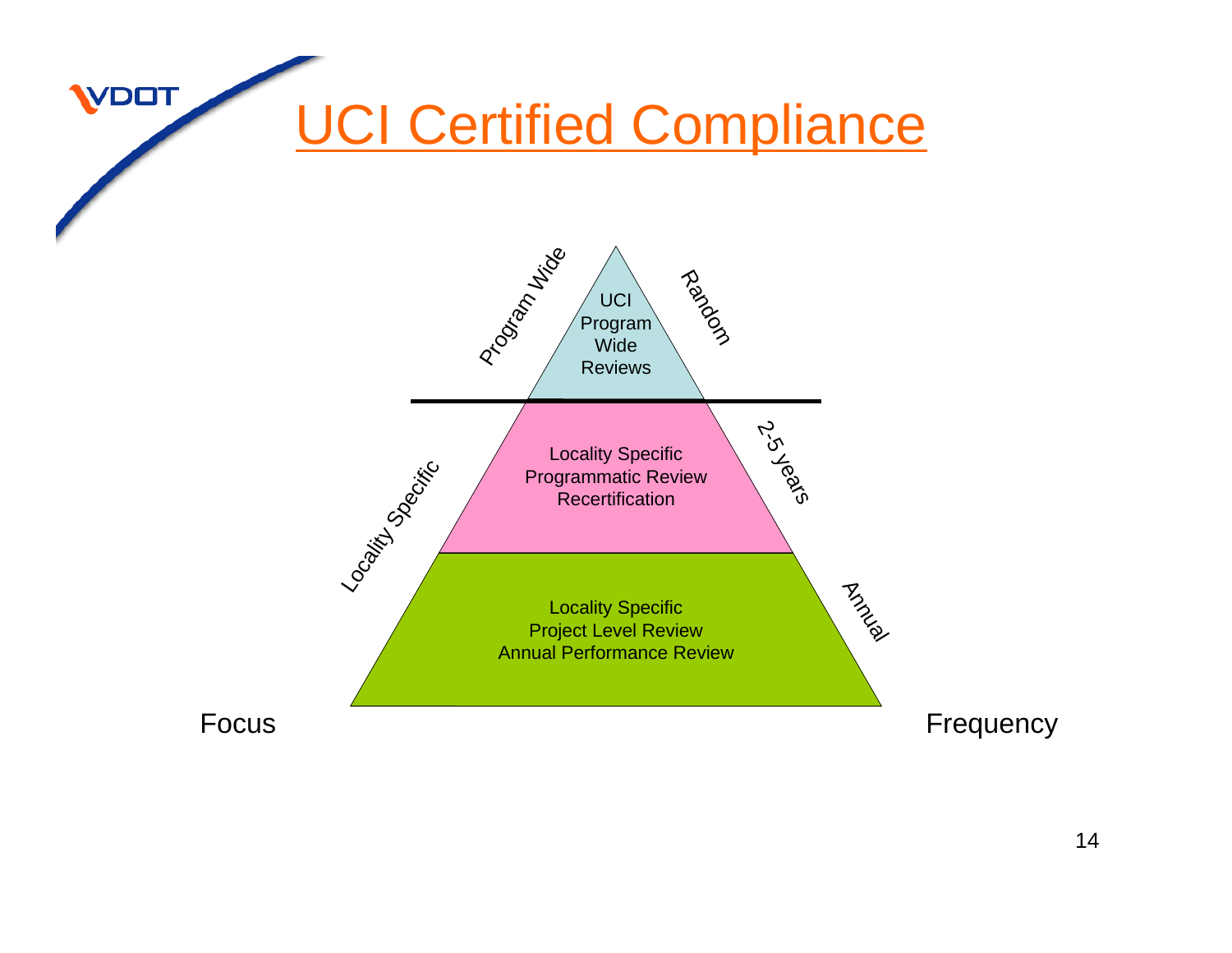Project Level Review

• Annual Performance Review

- 1 project minimum, 3 maximum depending on localities program size
- Focus will be on activities that have occurred after "certification"
- Projects will be selected by LAD with input from District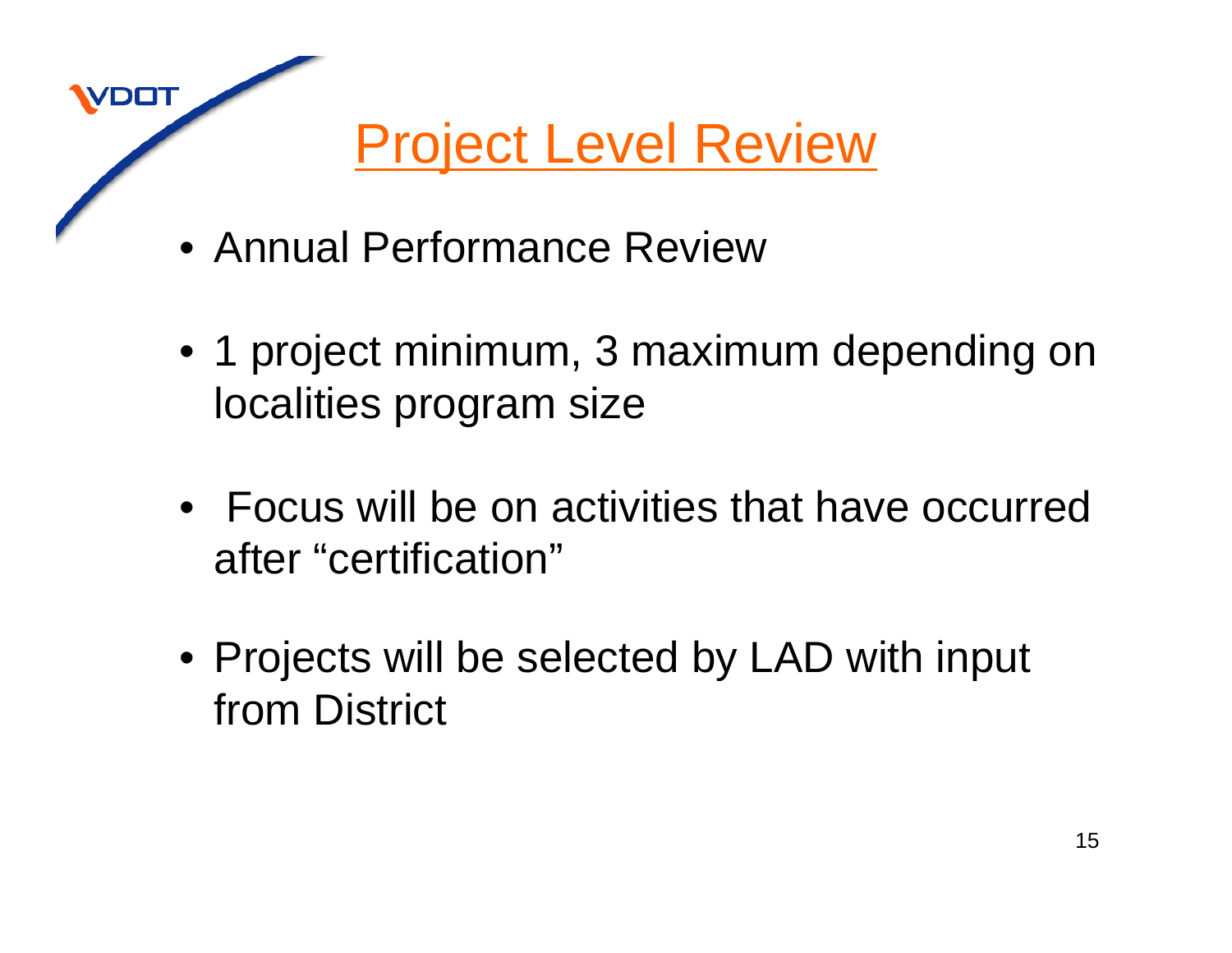Re-Certification

- Programmatic review focused on all key areas of the locality's program management and project delivery processes
- 2 years after initial certification
- Every 5 years thereafter

DOT

• Will consider results of annual project level reviews in outcome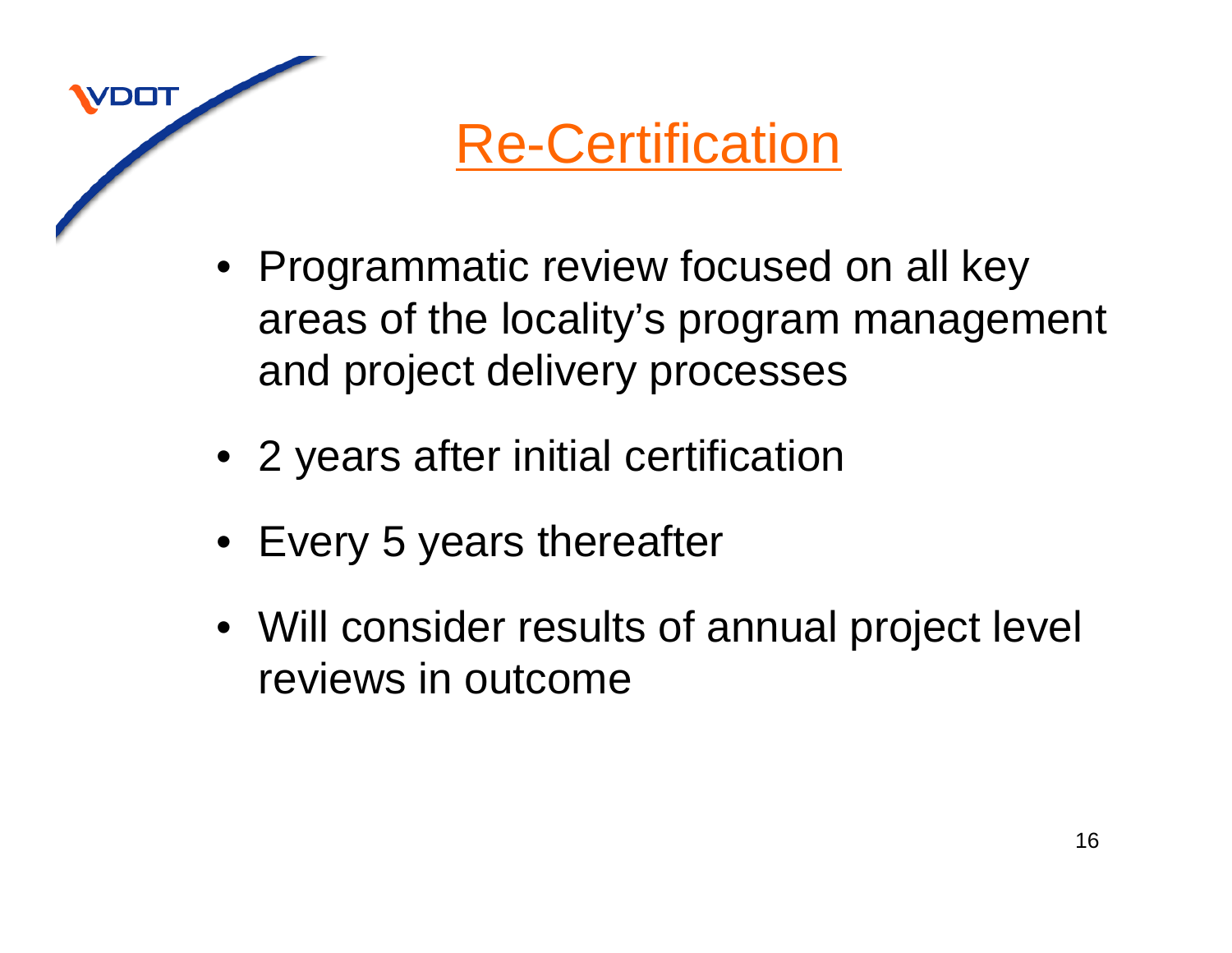### Program Wide Review

• Random intervals

- Entire program check
- Arbitrary spot checks
- Similar to FHWA Process Reviews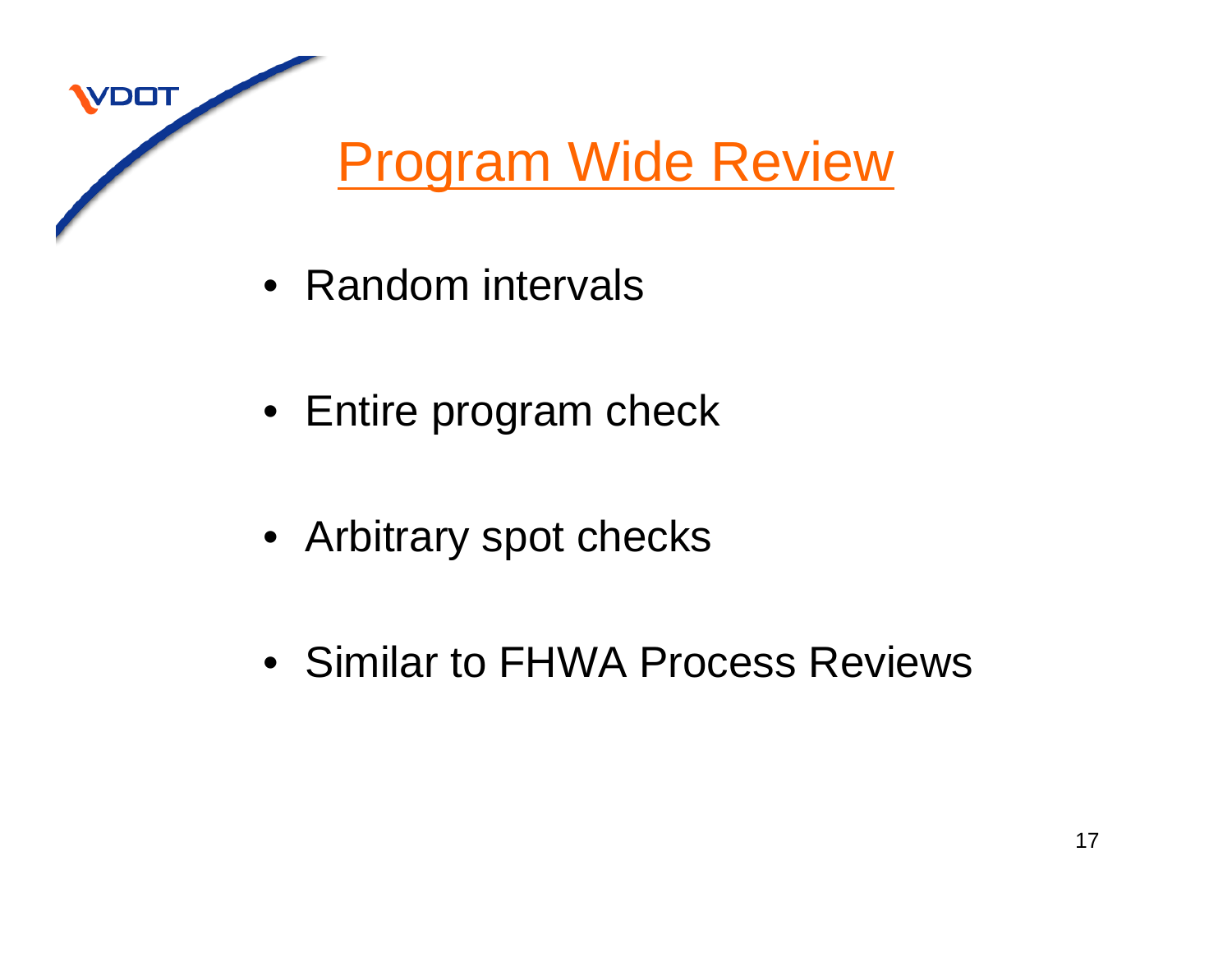

- Constructive Resolution Process
- Outcome based

- Resolved at lowest possible level
- Work positively together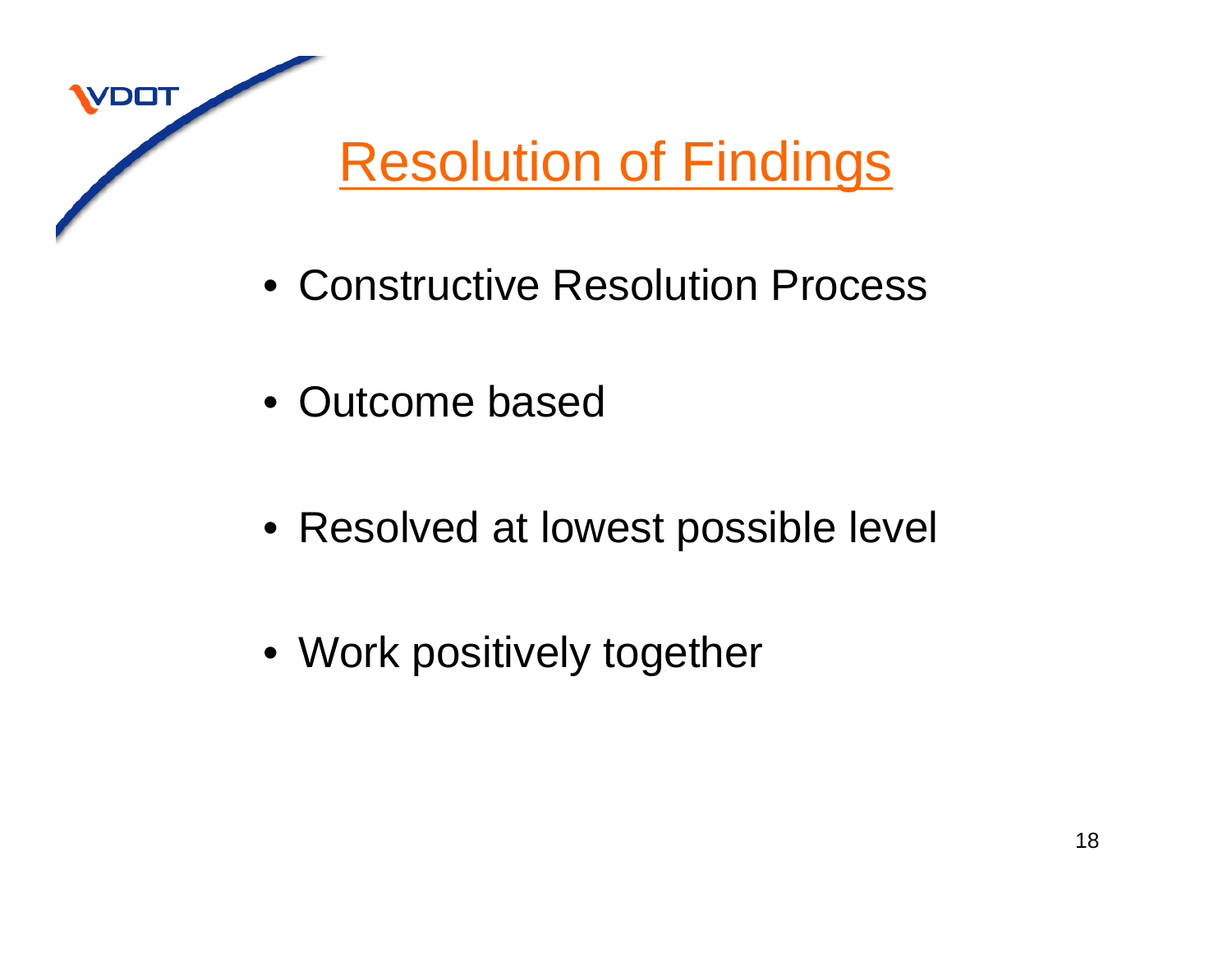